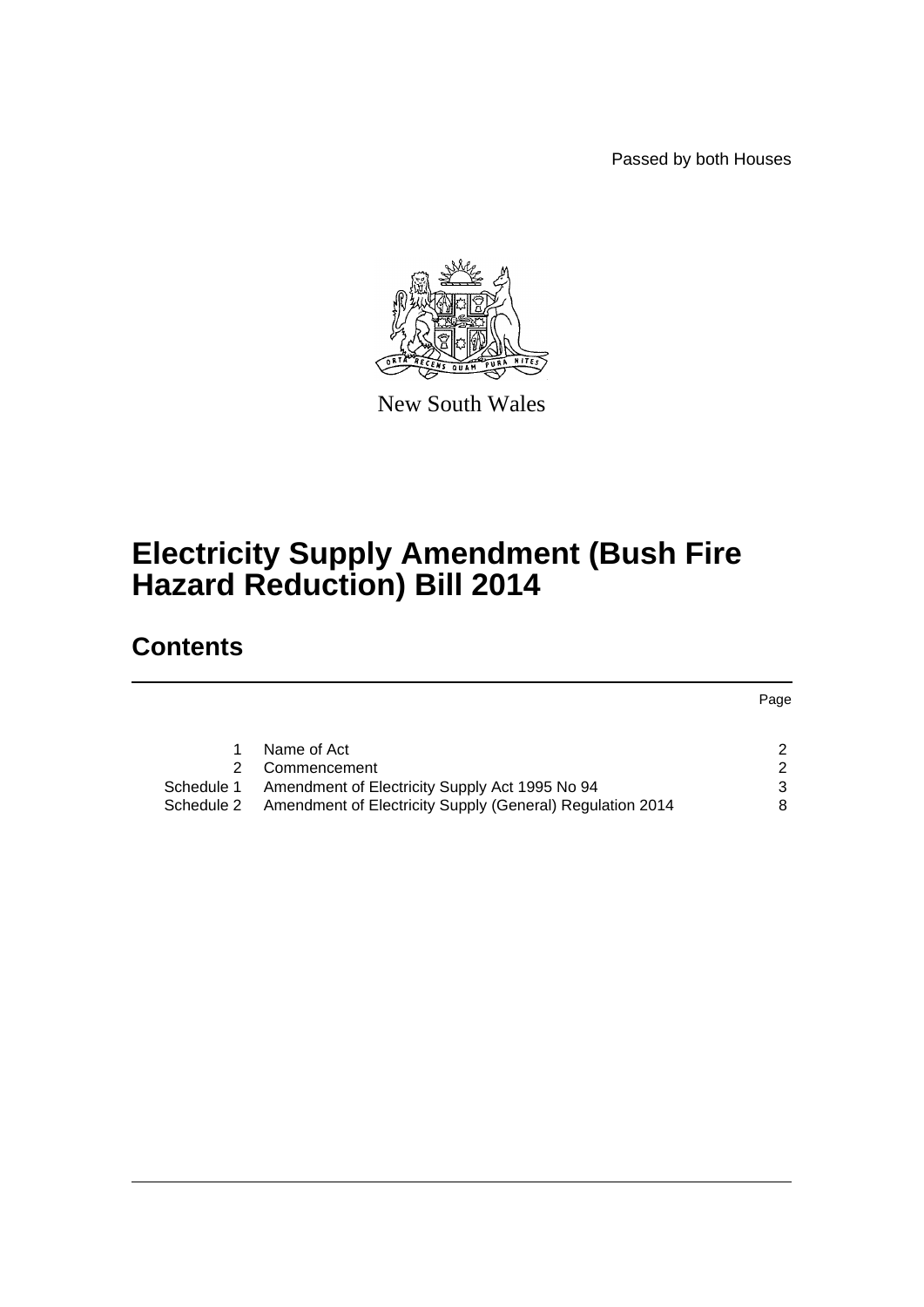*I certify that this public bill, which originated in the Legislative Assembly, has finally passed the Legislative Council and the Legislative Assembly of New South Wales.*

> *Clerk of the Legislative Assembly. Legislative Assembly, Sydney,* , 2014



New South Wales

# **Electricity Supply Amendment (Bush Fire Hazard Reduction) Bill 2014**

Act No , 2014

An Act to amend the *Electricity Supply Act 1995* to make further provision for bush fire hazard reduction; and for other purposes.

*I have examined this bill and find it to correspond in all respects with the bill as finally passed by both Houses.*

*Assistant Speaker of the Legislative Assembly.*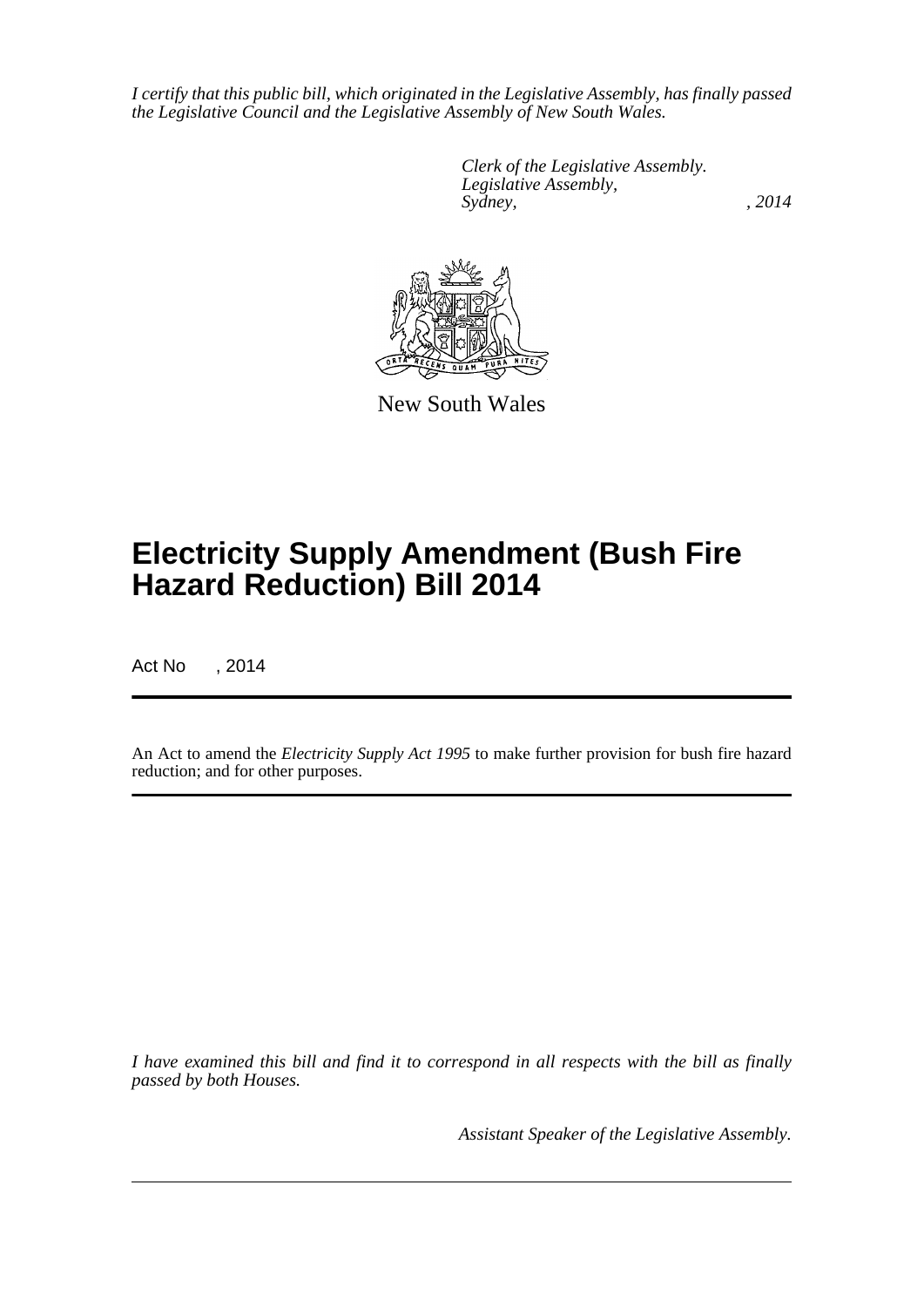# <span id="page-2-0"></span>**The Legislature of New South Wales enacts:**

# **1 Name of Act**

This Act is the *Electricity Supply Amendment (Bush Fire Hazard Reduction) Act 2014*.

# <span id="page-2-1"></span>**2 Commencement**

This Act commences on the date of assent to this Act.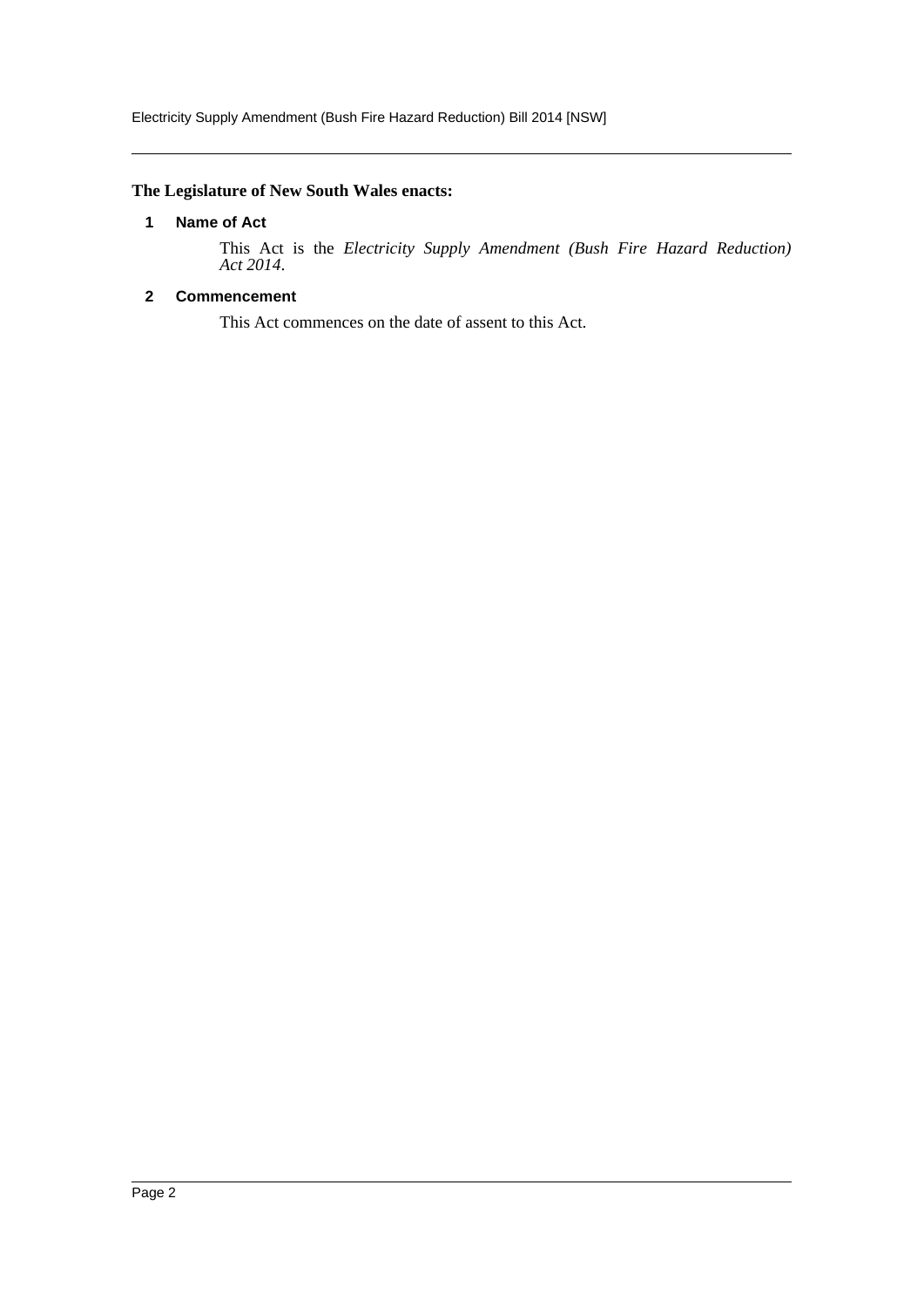# <span id="page-3-0"></span>**Schedule 1 Amendment of Electricity Supply Act 1995 No 94**

# **[1] Part 5, Division 2A**

Insert after Division 2 of Part 5:

# **Division 2A Special powers for bush fire prevention**

# **53A Definitions**

# In this Division:

*aerial consumers mains* means that part of an electrical installation consisting of overhead conductors and support structures between the main switchboard of an electrical installation and a support structure that is the connection point with the distribution system.

*bush fire prone land* means land that is bush fire prone land under the *Environmental Planning and Assessment Act 1979* in any area of the State.

*private land* means any land that is not:

- (a) dedicated, or acquired for the purpose of dedication, under the *Forestry Act 2012* or in respect of which the Forestry Corporation has obtained the benefit of a forestry right within the meaning of Division 4 of Part 6 of the *Conveyancing Act 1919*, or
- (b) dedicated or reserved, or acquired for the purpose of dedication or reservation, under the *National Parks and Wildlife Act 1974*, or
- (c) vested in, or under the control of, Rail Corporation New South Wales, Transport for NSW or Roads and Maritime Services, or
- (d) within the catchment area of a water authority, or
- (e) unoccupied Crown land (being Crown land that is not held under a lease or licence or not vested in, or under the control of, trustees), or
- (f) land prescribed by the regulations as public land for the purposes of this definition.

*vegetation* means a tree, shrub or plant.

# **53B Application of Division**

This Division applies only to bush fire prone land but does not prevent the taking of action under section 48 in relation to premises on bush fire prone land.

# **53C Power to give directions for bush fire risk mitigation work on private land**

- (1) A network operator may by a written notice given to the owner or occupier of any premises on bush fire prone land that is private land direct the owner of the premises to do bush fire risk mitigation work on vegetation or aerial consumers mains on the premises if the network operator has determined that:
	- (a) the vegetation could make the network operator's electricity works become a potential cause of bush fire, or
	- (b) the vegetation fails to satisfy the requirements of any standard (adopted by the network operator for the purposes of reducing the risk of bush fire) as to required clearances between vegetation and electricity works or aerial consumers mains, or
	- (c) the vegetation could make aerial consumers mains on the premises become a potential cause of bush fire, or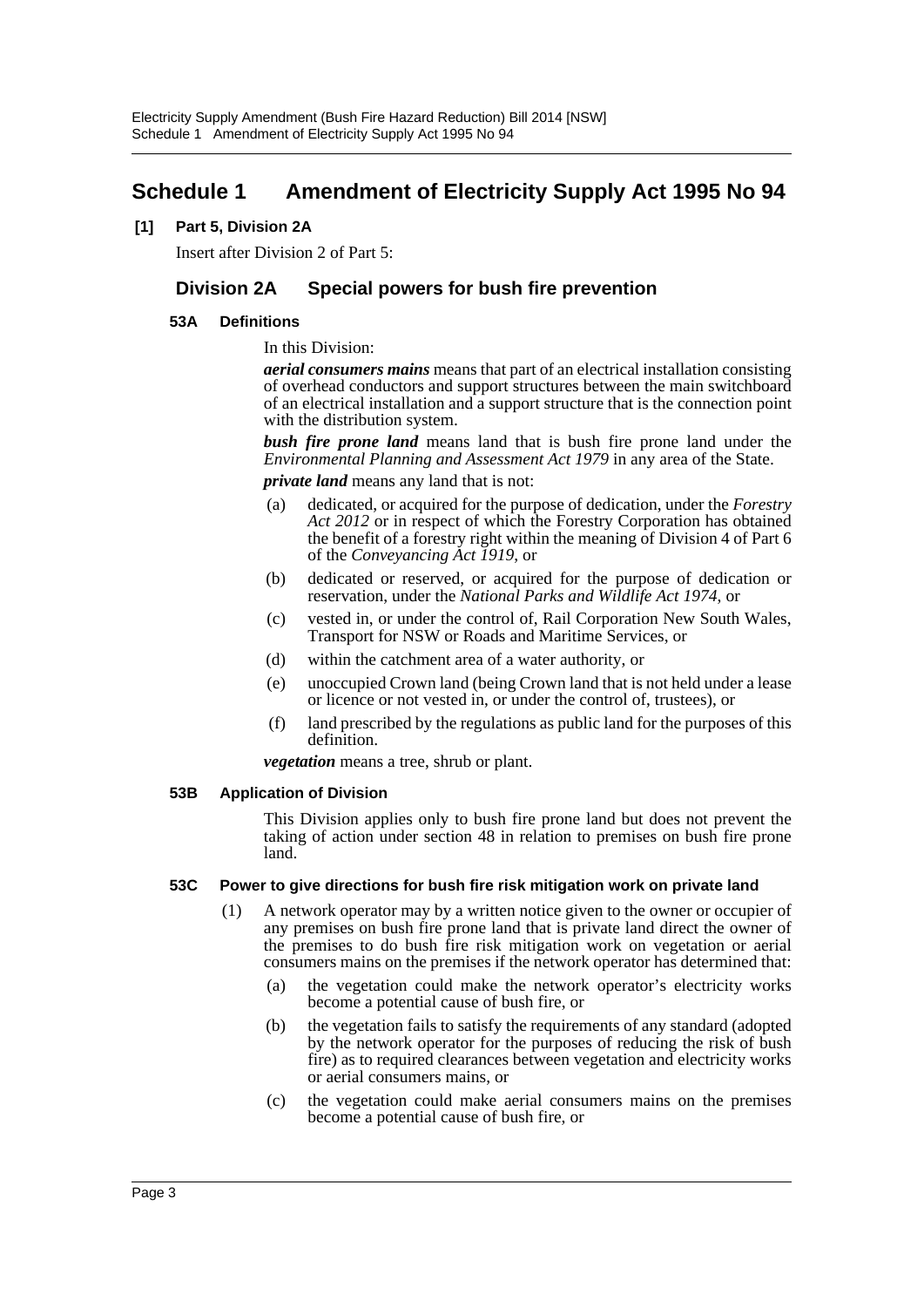- (d) a fault or defect in the aerial consumers mains could make them become a potential cause of bush fire.
- (2) The work that can be directed to be done as bush fire risk mitigation work is:
	- (a) for vegetation, the trimming or removal of the vegetation, or
	- (b) for a fault or defect in aerial consumers mains, the repair of the fault or defect.

#### **53D Responsibility for cost of bush fire risk mitigation work under direction**

- (1) The owner of premises is responsible for the cost of bush fire risk mitigation work that is the subject of a direction to the owner under this Division unless the network operator is responsible for the cost of the work.
- (2) The network operator is responsible for the cost of the following bush fire risk mitigation work that is the subject of a direction under this Division:
	- (a) work on vegetation that the network operator has determined could make the network operator's electricity works become a potential cause of bush fire,
	- (b) work on vegetation that the network operator has determined fails to satisfy the requirements of any standard (adopted by the network operator for the purposes of reducing the risk of bush fire) as to required clearances between vegetation and the network operator's electricity works.
- (3) The network operator is not responsible for the cost of work in either of the following circumstances:
	- (a) if, after the electricity works were first laid or installed, an owner or occupier of the premises planted the vegetation, or caused or permitted the vegetation to be planted, in circumstances in which the owner or occupier ought reasonably to have known that destruction of, damage to or interference with the works would result,
	- (b) the land in or on which the vegetation is located, and on or over which the works are located, was the subject of an easement in favour of the network operator (or a predecessor of the network operator) when the vegetation was planted.

#### **53E Contents of direction**

- (1) A direction under this Division to the owner of premises to do bush fire risk mitigation work is to specify the following:
	- (a) the particular work required to be done (the *required work*) and a statement of the reason the work is required to be done,
	- (b) that the owner must do the required work within 60 days after the direction is given and must within 30 days after the direction is given notify the network operator (in the manner required by the direction) that the required work will be done within that 60 days,
	- (c) that the owner may (as an alternative to doing the required work) comply with the direction by requesting the network operator within 30 days after the direction is given to disconnect the supply of electricity to the premises,
	- (d) that the network operator is authorised to enter the premises and do the required work on behalf of the owner if the direction is not complied with,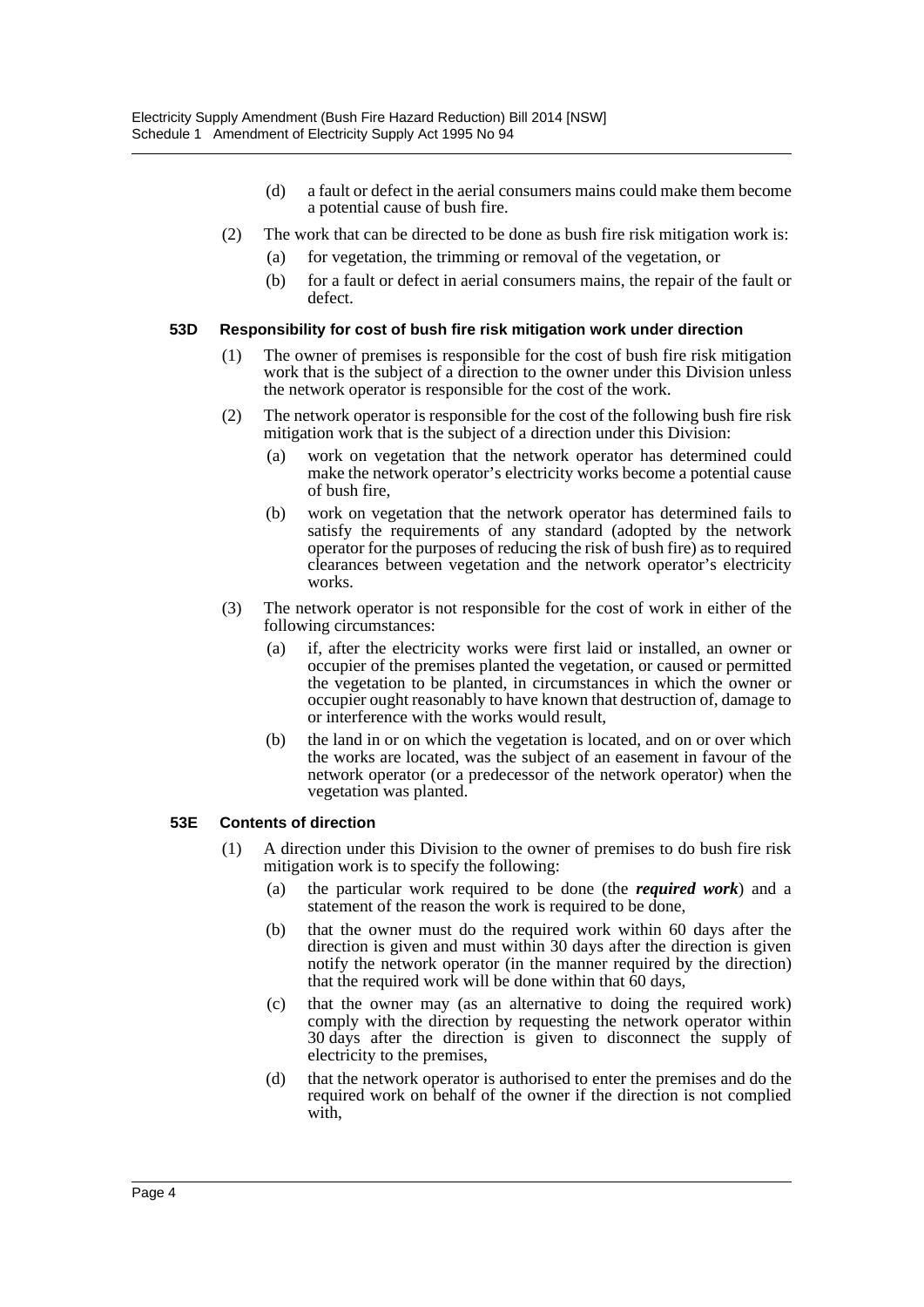- (e) if the network operator is responsible for the cost of the work—that the network operator undertakes to pay the reasonable cost of doing the work,
- (f) if the network operator is not responsible for the cost of the work—that the network operator can recover the reasonable cost of doing the work if it is not done by the owner.
- (2) The direction must also include the following:
	- (a) to the extent that any standard adopted by the network operator is relevant to the required work—information sufficient to identify the standard and facilitate access to its contents,
	- (b) a statement that the network operator has a policy for assisting persons who are experiencing difficulties due to hardship in connection with payment of the cost of doing the work required by the direction,
	- (c) information that explains how a dispute or complaint about the direction can be referred to the Energy and Water Ombudsman NSW.
- (3) The regulations can make provision for or with respect to the form and contents of a direction, including provision for or with respect to:
	- (a) prescribing a standard form of direction, or
	- (b) specifying standard wording for any aspect of the direction, or
	- (c) requiring the inclusion in a direction of matter in addition to the matter required by this section.

# **53F Compliance with direction**

- (1) To comply with a direction under this Division, the owner of the premises must:
	- (a) within 30 days after the direction was given either notify the network operator that the required work will be done within 60 days after the direction was given or request the network operator to disconnect the supply of electricity to the premises, and
	- (b) (having notified the network operator that the work will be done within 60 days after the direction was given) do the required work within that 60 days.

**Note.** The owner must within 30 days after the direction is given either notify the network operator that the required work will be done or request disconnection. If the owner does neither of those things within that 30 days, the network operator can take action immediately for a failure to comply with the direction.

- (2) If the owner of premises does not comply with the direction, the network operator may do the required work and (unless the network operator is responsible for the cost of the work) may recover as a debt owed by the owner the reasonable cost of doing the work in an efficient and competent manner.
- (3) Any dispute about the reasonable cost of doing the work may be referred to the Energy and Water Ombudsman NSW for resolution.
- (4) A network operator can by notice in writing to the owner or occupier of premises, increase any period for compliance with a direction.

# **53G Compensation**

No compensation is payable by a network operator for or in connection with the exercise in good faith and without negligence of a function under this Division.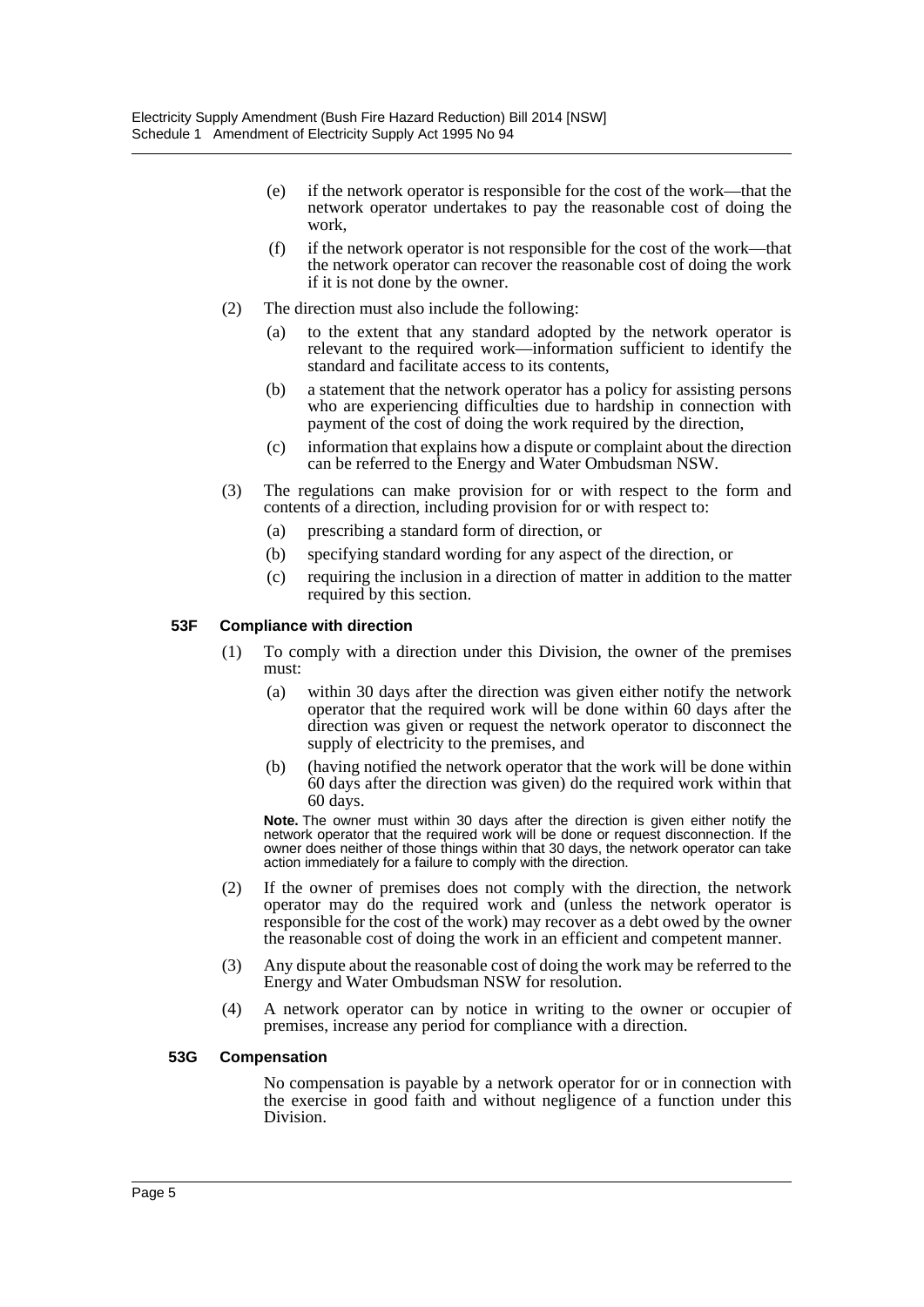# **53H Effect of other laws**

- (1) An environmental planning instrument under the *Environmental Planning and Assessment Act 1979* cannot prohibit, require development consent for or otherwise restrict the doing on any land of work that is required to be done by a direction under this Division.
- (2) Part 5 of the *Environmental Planning and Assessment Act 1979* does not apply to or in respect of the doing on any land of work that is required to be done by a direction under this Division.
- (3) Work that is required to be done by a direction under this Division may be done on land despite any requirement for an approval, consent or other authorisation for the work made by the *Native Vegetation Act 2003*, the *Threatened Species Conservation Act 1995*, the *National Parks and Wildlife Act 1974* or any other Act or instrument made under an Act.

# **53I Hardship policy for cost recovery**

- (1) A network operator must have and implement a hardship policy that has been approved by the Australian Energy Regulator for assisting persons who are experiencing difficulties due to hardship in connection with payment of the cost of works done by the network operator when the person fails to comply with a direction under this Division.
- (2) The policy must provide flexible payment options for the payment of the cost of works that the network operator is entitled to recover from a person under this Division.
- (3) The policy must be publicly available on the network operator's website.

# **[2] Section 54 Powers of entry**

Omit section 54 (1) (h). Insert instead:

(h) exercising any function conferred on the network operator by section 48, 49 or 49A or Division 2A.

# **[3] Section 55 Notice of entry**

Insert at the end of section 55  $(3)$  (c):

, or

(d) if entry is for the purpose of doing work in the exercise of a function under Division 2A.

# **[4] Section 60**

Omit the section. Insert instead:

# **60 Compensation**

The network operator or retailer concerned must pay compensation to the owner or occupier of any land in respect of which a power has been exercised under this Division for any loss or damage arising from the exercise of the power but is not so liable to the extent to which the loss or damage arises from:

- (a) work done for the purposes of an inspection which reveals that there has been a contravention by the owner or occupier, as the case requires, of any provision of this Act or the regulations, or
- (b) work done in the exercise of a function under Division 2A.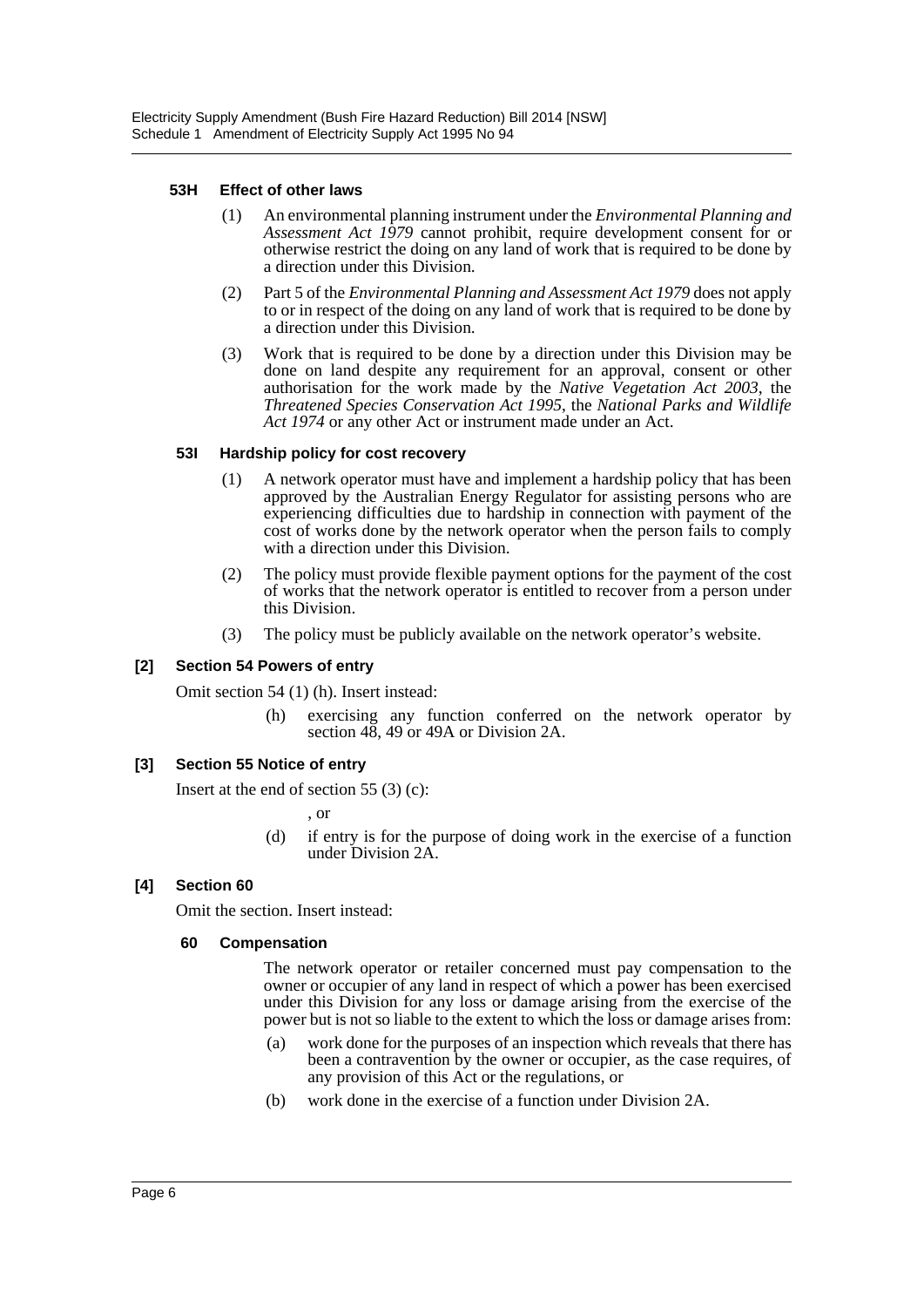# **[5] Section 191 Regulations**

Insert after section 191 (1) (i):

(j) the manner in which a notice or other document that is authorised or required to be given by or under this Act is to be given.